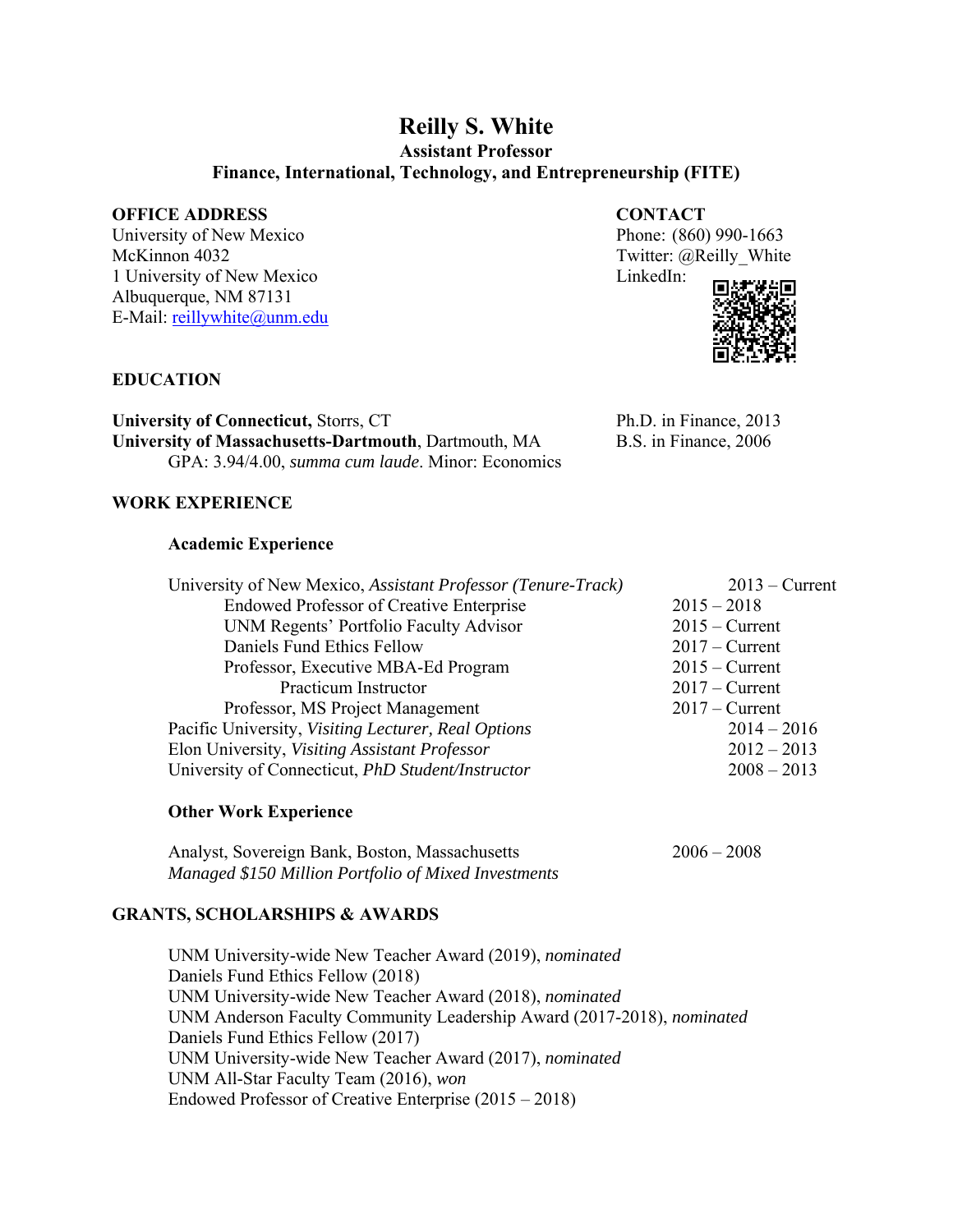School of Business Outstanding PhD Teaching Award (2011) Finance Department Outstanding PhD Teaching Award (2011) Finance Department Outstanding Student Scholar Award (2011) 2009 International PhD Research Scholar, CIBER (2009) Powell Outstanding Student Achievement Award (2009) *John M. Ohly Award,* Outstanding Economics Minor, University of Massachusetts (2006) *Highest Academic Standing, Transfer Student,* Charlton College of Business, UMass-Dartmouth (2006)

# **INTELLECTURAL CONTRIBUTIONS**

#### **Refereed Articles**

- (12) Gary, Robert F., Yorgos Marinakis, Mary Anne Majadillas, Reilly White, and Steven Walsh (2019) 'Legitimate Firms or Hackers -Who is winning the Global Cyber War?', *International Journal of Technology Intelligence and Planning*.
- (11) Gupta, Neeraj J., Vitaliy Strohush, and Reilly White. "Investor reaction to simultaneous news releases: unemployment vs. earnings." Journal of Economics and Finance (2018): 1-15.
- (10) White, Reilly S., and Kathy G. Hollingsworth. "How Can We Pay to Get Out of This? Executive Compensation and Bank Risk during the Financial Crisis." *Banking & Finance Review*10, no. 1 (2018).
- (9) White, Reilly. (2018) 'Executive Pensions, Compensation Leverage, and Firm Risk.' *International Journal of Financial Management*, Volume 14, pp. 342-361.
- (8) White, Reilly. (2017) 'Executive Pensions and Optimal Pay Structure'. *Advances in Quantitative Finance and Accounting,* Volume 15, pp. 1-30.
- (7) Krapl, Alain, and Reilly White. (2016) 'Executive Pensions, Risk-Shifting, and Foreign Exchange Exposure'. *Research in International Business and Finance*, Volume 38, pp. 376-392.
- (6) Gupta, Neeraj, Mark Kurt and Reilly White. (2015) 'The Buffett Critique: Volatility and Long-Dated Options'. *Journal of Economics and Finance*, Volume 39, Number 2, pp. 1- 14.
- (5) Eisdorfer, Assaf, Carmelo Giaccotto and Reilly White. (2015) 'Do Corporate Managers Skimp on Shareholders' Dividends to Protect their Own Retirement Funds? *Journal of Corporate Finance*, Volume 30, pp. 257-277.
- (4) White, Reilly S. (2014) 'European Banks in Crisis: Risk Modeling and Implications', *Journal of International Finance Studies*, Volume 14, Number 1, pp. 119-131.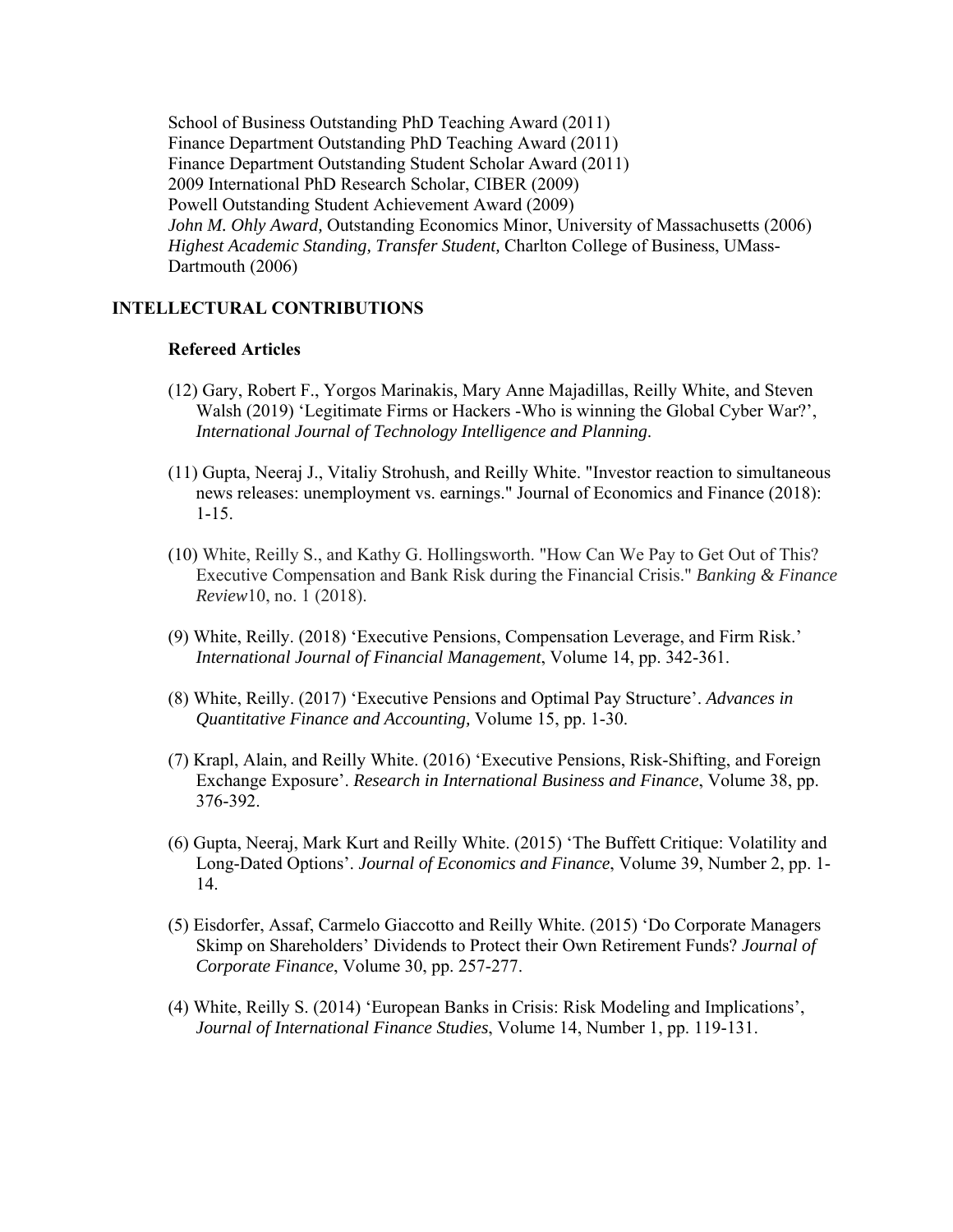- (3) Eisdorfer, Assaf, Giaccotto, Carmelo, and White, Reilly. (2013) 'Executive Compensation, Capital Structure, and Investment Efficiency'. *Journal of Banking and Finance*, Volume 37, Issue 2, pp. 549-562.
- (2) White, Reilly S. (2011) 'Bank Structure and Reevaluating the Case for Risk: The Icelandic Banking Crisis', *Journal of International Finance and Economics,* Volume 11, Number 2, pp. 171-182.
- (1) White, Reilly S. (2011) 'The Cost of Equity in India: The Effects of Local and International Models on Equity Pricing', *International Journal of Indian Culture and Business Management,* Volume 4, Number 2, pp. 138-159.

# *Under Submission, Revise and Resubmit Stage:*

White, Reilly S., Yorgos D. Marinakis, Nazrul Islam, and Steven T. Walsh, "Is bitcoin a currency or a technology?" *Technological Forecasting and Social Change* 

Marinakis, Yorgos, Steven T. Walsh, and Reilly S. White, "Futurist Forecasts and the Internet of Things" *Technological Forecasting and Social Change* 

# *Under Submission, Initial Stage*

Boni, Leslie, Leach, Chris, and Reilly S. White., 'Do Short Sellers Bet on Bank Regulators.'

Olson, Sterling, Reilly S. White, Yorgos Marinakis, and Steven T. Walsh, 'Mining Digital Gold: Boom or Bust for Organic Growth Mining Operations.'

# *Completed Working Papers, Awaiting Submission*

Krapl, Alain, Salyer, Robert, and Reilly S. White., 'Tax Avoidance, Tax Risk, and the Volatility of Stock Returns'.

# **Presentations of Refereed Papers (Since 2011)**

Krapl, Alain, Salyer, Robert, and Reilly S. White., 'Tax Avoidance, Tax Risk, and the Volatility of Stock Returns'. 2019 European Financial Management Association Annual Meeting, Ponta Delgada, Azores, June 26-29, 2019 (accepted).

Olson, Sterling and Reilly S. White, 'Mining Digital Gold: Boom or Bust for Organic Growth Mining Operations.' 2019 Global Conference in Latin America, Bogota, Colombia, May 22-24, 2019 (accepted).

White, Reilly and Hollingsworth, Kathy. "How Can We Pay to Get Out of This? Executive Compensation and Bank Risk during the Financial Crisis". Southwest Finance Association Annual Conference, Albuquerque, New Mexico, March 7-10<sup>th</sup>, 2018.

Krapl, Alain, and Reilly White, 'Executive Pensions, Risk-Shifting, and Foreign Exchange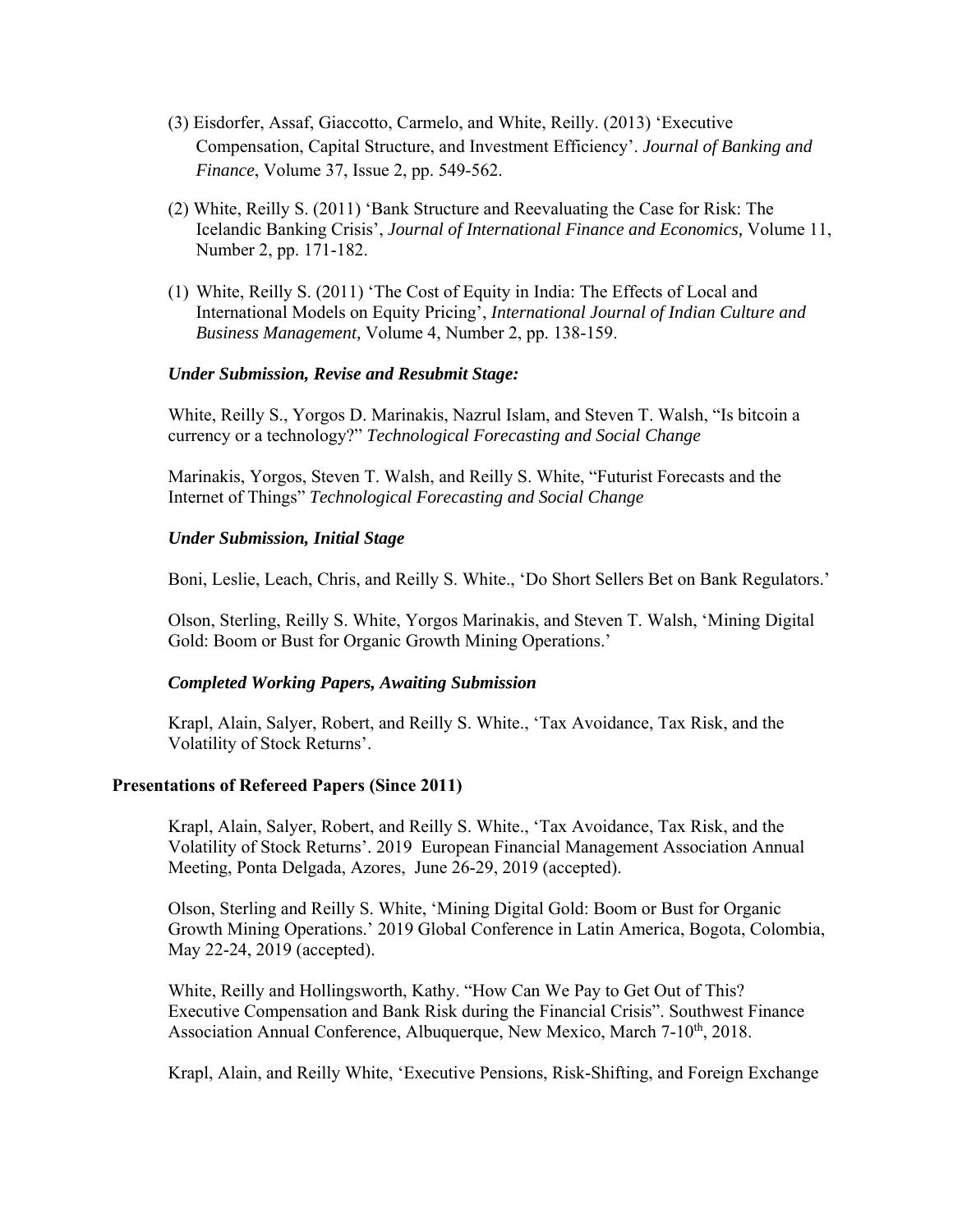Exposure', Eastern Finance Association 2015 Annual Conference, Orlando, Florida, October 2015.

Gupta, Neeraj, Mark Kuhrt and Reilly White. 'The Buffet Critique: Volatility and Long-Dated Options'. Southern Finance Association Annual Meeting, Key West, Florida, November 19-22, 2014.

Boni, Leslie, Leach, Chris, and Reilly White. 'Betting on Bank Failure'. Financial Management Association 2014 Annual Meeting, Nashville, Tennessee, October 14-17, 2014.

Gupta, Neeraj, Strohush, Vitaliy, and Reilly White.' Investor reaction to simultaneous news releases: Unemployment vs. Earnings'. International Atlantic Economic Conference, Savannah, Georgia, October 12-15, 2014.

Krapl, Alain, and Reilly White, 'Executive Pensions and Foreign Exchange Exposure', Eastern Finance Association 2014 Annual Conference, Pittsburgh, Pennsylvania, April 9-12, 2014

Eisdorfer, Assaf, Carmelo Giaccotto and Reilly White, 'Do Corporate Managers Skimp on Shareholders' Dividends to Protect their Own Retirement Funds? SFA 2012 Annual Conference, Fajardo, Puerto Rico, November 20-23, 2013

White, Reilly S. 'Executive Pensions, Compensation Leverage, and Firm Risk', Desert Finance Festival, Albuquerque, New Mexico, September 27, 2013 *Discussant, Bank Liquidity*

White, Reilly S. 'Inside Debt and Firm Dividend Policy', FMA 2012 Annual Conference, Atlanta, Georgia, October 17-20, 2012. *Discussant, Executive Compensation*

White, Reilly S. 'Executive Pensions, Compensation Leverage, and Firm Risk', Eastern Finance Association 2012 Annual Conference, Boston, Massachusetts, April 11-14, 2012 *Discussant, Asset Pricing*

White, Reilly S. 'Executive Pensions, Compensation Leverage, and Firm Risk**',**  Southwestern Finance Association Annual Conference, New Orleans, Louisiana, February 28-March 3, 2012

White, Reilly S. 'Bank Structure and Reevaluating the Case for Risk: The Icelandic Banking Crisis', IABE 2011 Annual Conference, Las Vegas, Nevada, October 16-18, 2011. *Session Chair, International Finance Discussant, International Finance* 

### **Featured Academic Seminars**

*Retirement Planning:* Invited seminar, New Mexico Society of CPAs, August 14, 2018.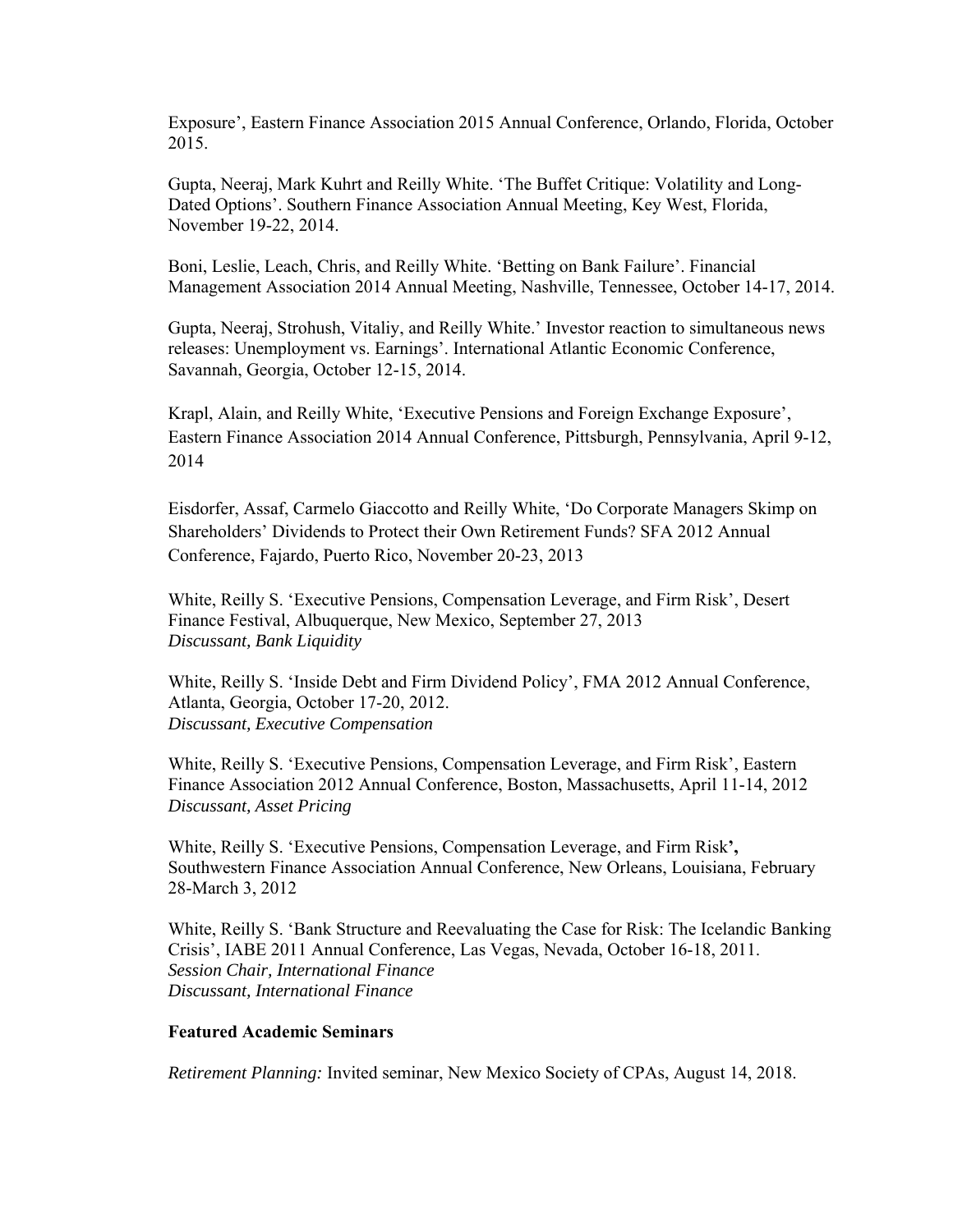*Crytocurrency in the 21st Century: Three Working Papers.* Invited seminar, Universidade Federal do Rio de Janeiro, March 15<sup>th</sup>, 2018.

# **Presentations at Non-Academic Conferences**

Panelist, "Teaching Business to Educators", NMPED Educator Preparation Program Summit, Albuquerque, NM, November 29, 2018.

Panelist, "Fairness in Business", Daniels Fund Ethics Summit 2018, Santa Fe, NM, November 8, 2018

"Ethics in Finance", Daniels Fund Ethics Summit 2017, Santa Fe, NM, May 5, 2017

# **TEACHING**

# **Courses Taught**

University of New Mexico Class instructor, organized all materials, created all power point presentations, and wrote all tests. Averages out of 'Excellent Professor/Excellent Course' (IDEA) or 'Overall Teaching Effectiveness' (EvaluationKit)

| Spring 2018          | MGMT 594                                       | 5.0/5.0 |
|----------------------|------------------------------------------------|---------|
|                      | <b>MGMT 526</b>                                | 4.8/5.0 |
|                      | MGMT 479/579                                   | 4.5/5.0 |
|                      | MGMT 326 (Took over from prior prof. in March) | 4.7/5.0 |
| Fall 2017            | <b>MGMT 526</b>                                | 4.9/5.0 |
|                      | MGMT 479/579                                   | 4.8/5.0 |
|                      | MGMT 726/751                                   | 4.6/5.0 |
| Summer 2017 MGMT 526 |                                                | 4.9/5.0 |
| Spring 2017          | <b>MGMT 526</b>                                | 4.9/5.0 |
|                      | MGMT 479/579                                   | 5.0/5.0 |
|                      | <b>MGMT 726</b>                                | 4.9/5.0 |
| Fall 2016            | <b>MGMT 526</b>                                | 5.0/5.0 |
|                      | MGMT 479/579                                   | 5.0/5.0 |
| Spring 2016          | <b>MGMT 526</b>                                | 4.9/5.0 |
|                      | MGMT 479/579                                   | 4.9/5.0 |
| Fall 2015            | <b>MGMT 526</b>                                | 4.9/5.0 |
|                      | <b>MGMT 479</b>                                | 4.9/5.0 |
| Summer 2015 MGMT 526 |                                                | 5.0/5.0 |
| Spring 2015          | <b>MGMT 526</b>                                | 5.0/5.0 |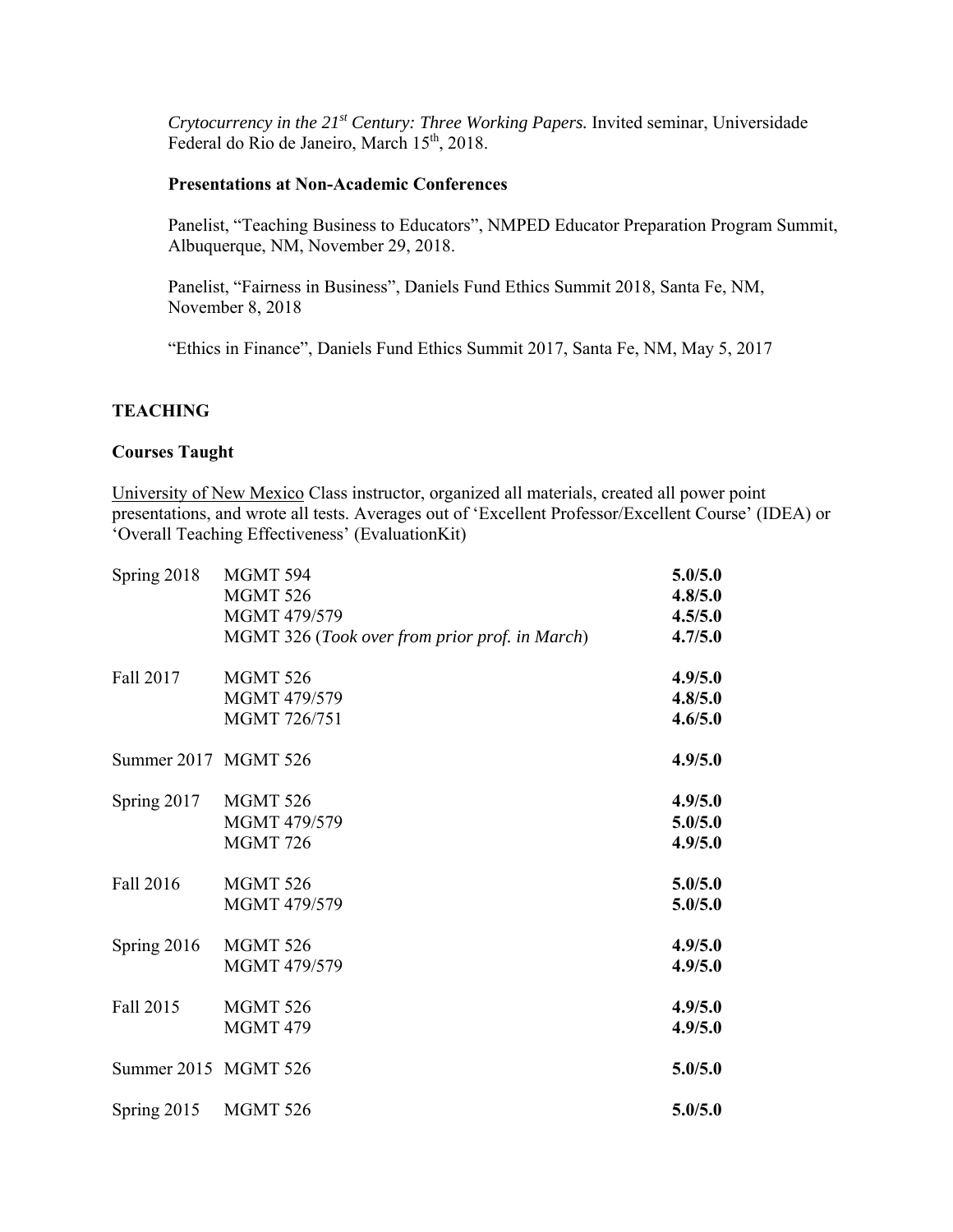|             | <b>MGMT 526</b>                    | 4.9/5.0            |
|-------------|------------------------------------|--------------------|
| Fall 2014   | MGMT 526<br><b>MGMT 526</b>        | 4.9/5.0<br>4.9/5.0 |
| Spring 2014 | <b>MGMT 526</b><br><b>MGMT 526</b> | 4.9/5.0<br>4.6/5.0 |
| Fall 2013   | MGMT 526<br>MGMT 526               | 5.0/5.0<br>5.0/5.0 |

Elon University- Class instructor, organized all materials, created all power point presentations, and wrote all tests. All scores are average instructor ratings; medians were 6.0/6.0 in every section.

| Fall 2012     | $FIN 421 - Investments$          | 5.9/6.0 |
|---------------|----------------------------------|---------|
|               | $FIN 343 - Financial Management$ | 5.7/6.0 |
|               | $FIN 343 - Financial Management$ | 5.6/6.0 |
| Spring $2012$ | $FIN 467 - Global Finance$       | 5.9/6.0 |
|               | $FIN 343 - Financial Management$ | 5.9/6.0 |
|               | $FIN 343 - Financial Management$ | 5.6/6.0 |

University of Connecticut - Class instructor, organized all materials, created all power point presentations, and wrote all tests for Financial Management, Financial Services and Institutions, and Global Financial Management. All scores are average instructor ratings; medians were 10.0/10.0 in every section.

| Spring 2012 | FNCE 4305 – Global Financial Management           | 9.8/10.0 |
|-------------|---------------------------------------------------|----------|
|             | $\text{FNCE } 3101 - \text{Financial Management}$ | 9.8/10.0 |
|             | $\text{FNCE } 3101 - \text{Financial Management}$ | 9.7/10.0 |
| Spring 2011 | FNCE 4305 – Global Financial Management           | 9.8/10.0 |
| Fall 2010   | FNCE 4305 – Global Financial Management           | 9.7/10.0 |
| Spring 2010 | FNCE 4306 – Financial Services and Institutions   | 9.7/10.0 |
|             | $\text{FNCE } 3101 - \text{Financial Management}$ | 9.3/10.0 |
| Fall 2009   | FNCE 3101 – Financial Management                  | 9.5/10.0 |

# **SERVICE**

## **Service to the University**

Faculty Advisor \$3.4 million UNM Regents' Portfolio 2015 - Current Conducts all trades, reports, and organizes meetings for the student-run Regent's Portfolio.

Faculty Advisor*, Financial Management Association* 2013- Current 60+ Member Finance Organization, the local chapter of the largest national finance student organization. Organizes networking events, guest speakers, and scholarship programs.

Chair, Cassidy CFA Scholarship 2016- Current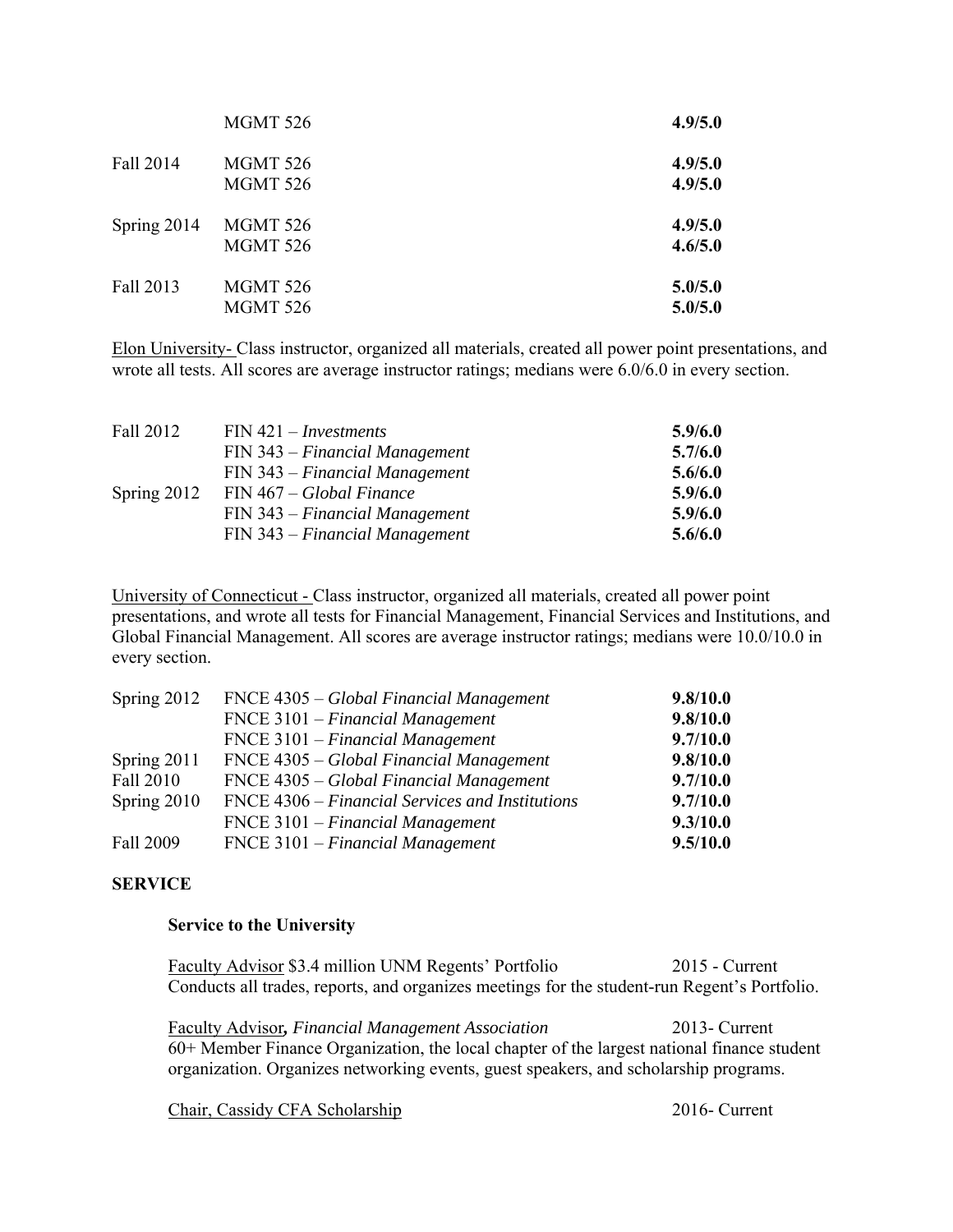| Chairs committee to select three (3) students annually for<br>scholarship money to take the CFA exam                                                                                                                      |                  |
|---------------------------------------------------------------------------------------------------------------------------------------------------------------------------------------------------------------------------|------------------|
| <b>Internship Coordinator, Finance Department</b><br>Approves and monitors the Finance Student Internship Program.                                                                                                        | 2015- Current    |
| <b>Faculty Advisor, New Mexico Investment Society</b>                                                                                                                                                                     | 2016- Current    |
| <b>Faculty Advisor, CFA Institute Investment Research Challenge</b><br>Advised teams that completed in both CFA Texas and CFA<br>Arizona Challenges                                                                       | $2015 -$ Current |
| <b>Library Committee, ASM FITE Representative</b>                                                                                                                                                                         | $2015 - 2016$    |
| <b>Acting Department Chair, FITE (Various Occasions)</b>                                                                                                                                                                  | $2013 - 2015$    |
| Masters' Thesis Committee Member, Jose Luis Cortez Villao                                                                                                                                                                 | Fall 2017        |
| Seminar on Financial Literacy, given to AASS STEM HS Students.<br>Designed and gave seminar on budgeting, the financial sector,<br>And risk to HS students for the African American Student<br>Services STEM/MGMT program | June 26, 2018    |
| In Conjunction with the CFA Society of New Mexico:                                                                                                                                                                        |                  |
| University Outreach Chair, The CFA Society of New Mexico<br>Acted as the primary intermediary between the CFA<br>Society and UNM, scheduling events, workshops, and<br>Job fairs.                                         | $2014 -$ Current |
| Women in Finance Committee<br>Coordinated Mentorship Programs between the CFA<br>Society and UNM students.                                                                                                                | $2015 - 2018$    |
| Fundraising<br>Worked with Thornburg to successfully sponsor a Bloomberg 2017- Current<br>Terminal (\$24,000/yr) for UNM                                                                                                  |                  |
| Received \$25,000 grant to the UNM Financial Management<br>Association                                                                                                                                                    | 2018             |
| <b>Ad-Hoc Financial Consulting with UNM Students</b><br>ABQ Hispano Chamber of Commerce                                                                                                                                   | 2017-2018        |
| <b>Service to the Profession</b>                                                                                                                                                                                          |                  |

*Ad-hoc Referee*, *Managerial Finance* (2013), *Journal of Management Studies* (2013), *The Financial Review* (2014), *Journal of Banking and Finance* (2015 – Current), *Journal of Business Research* (2016-Current), *Journal of Business Ethics* (2016 – Current),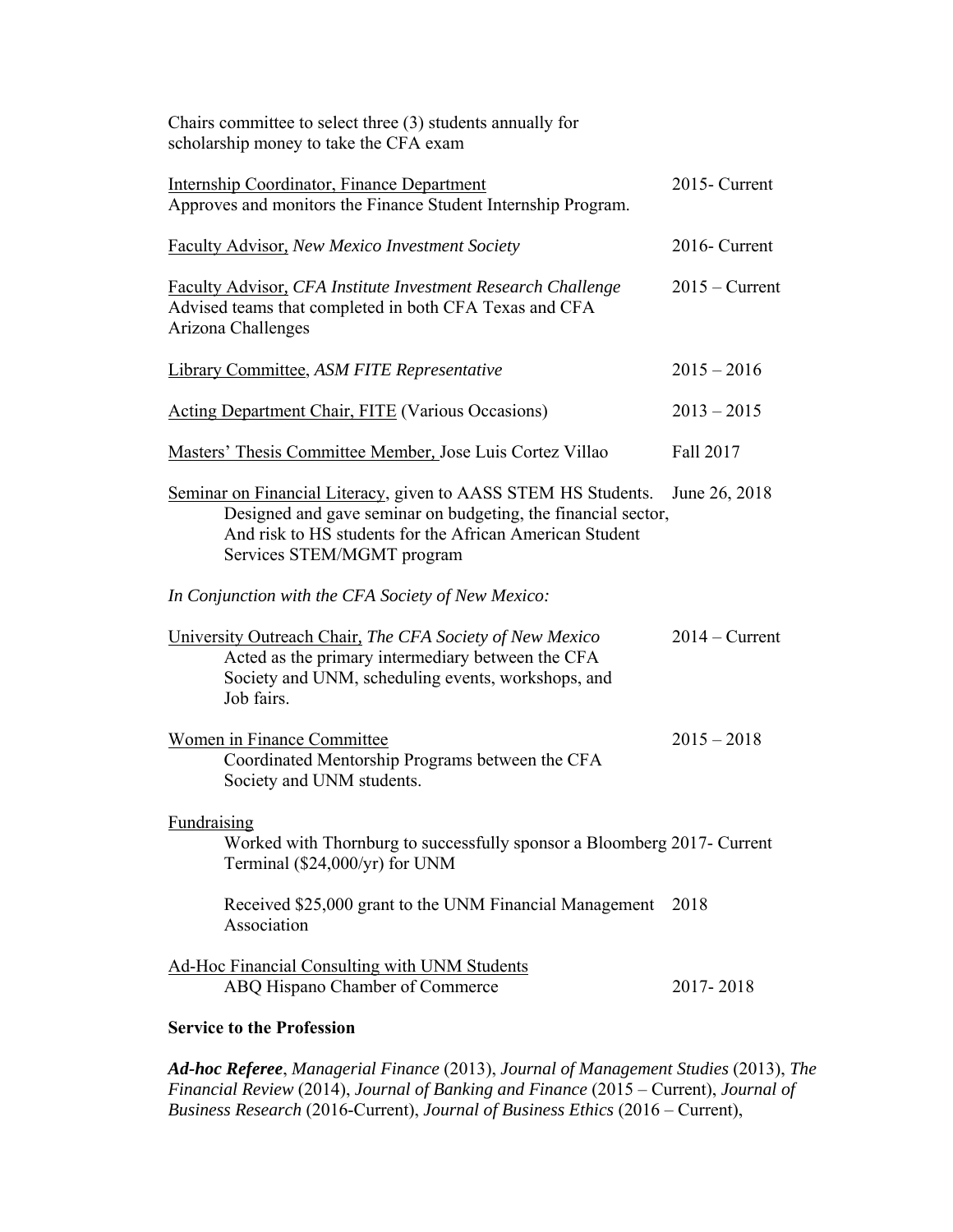*International Journal of Managerial Finance* (2017-Current), *Banking and Finance Review*  (2018-Current), *IEEE Transactions on Engineering Management* (2018-Current)

*Guest Editor***,** Special Issue on: "Blockchain Technologies and Applications - Exceptional Hype or Exceptional Value?", *International Journal of Technology Intelligence and Planning* (2018- 2019)

# **Miscellaneous Service**

| Vice Chair, Finance Committee, UCC Albuquerque<br>Invited Speaker, 'Finance and Finance Careers'                                                      | 2014-2016<br>2014-2015 |
|-------------------------------------------------------------------------------------------------------------------------------------------------------|------------------------|
| Invited Speaker, 'Introduction to Research and Teaching',<br>University of Connecticut, Storrs, CT                                                    | 2011                   |
| <b>Invited Speaker</b>                                                                                                                                |                        |
| Judge, Design Build Bank Business Presentations                                                                                                       | March 15, 2019         |
| Invited Speaker, Finance, Technology Leadership High School                                                                                           | February 8, 2019       |
| Invited Speaker, Finance, at the Capstone Networking Event<br>at ACE Leadership High School, Albuquerque, NM                                          | February 22, 2018      |
| Invited Speaker, Finance Careers, Delta Sigma PI                                                                                                      | October 26, 2017       |
| Invited Speaker, 2017 Treasury Affiliate Convention<br>Spoke to 22 New Mexico County Treasurers on the importance<br>of ethical leadership in Finance | October 18, 2017       |
| Invited Speaker, Finance (UNIV 101)<br>Invited Speaker, 'Finance Majors and Careers', BADM 1801                                                       | 2015- Current<br>2011  |
| New Mexico DECA Annual Meeting Judge                                                                                                                  | 2016- Current          |

# **Media**

# *News Articles*

Interviewed in "The fastest and slowest-growing cities in the nation, and where Albuqerque ranks." By Christian Marquez, *Albuquerque Business First,* October 4, 2018. https://www.bizjournals.com/albuquerque/news/2018/10/04/the-fastest-and-slowestgrowingcities-in-the.html

Quoted and Featured in अमेरिकामा पहिलोपटक गोर्खाली फूटबल लिग सम्पन्न (*The Gorkhali Football League for the First Time in the US),* Himal Pati Online, September 30, 2018. http://www.himalpationline.com/8791/ and related articles in the Sabal Post https://sabalpost.com/archives/8021, Enepalese http://enepalese.com/2018/09/200613.html, and Simpani News.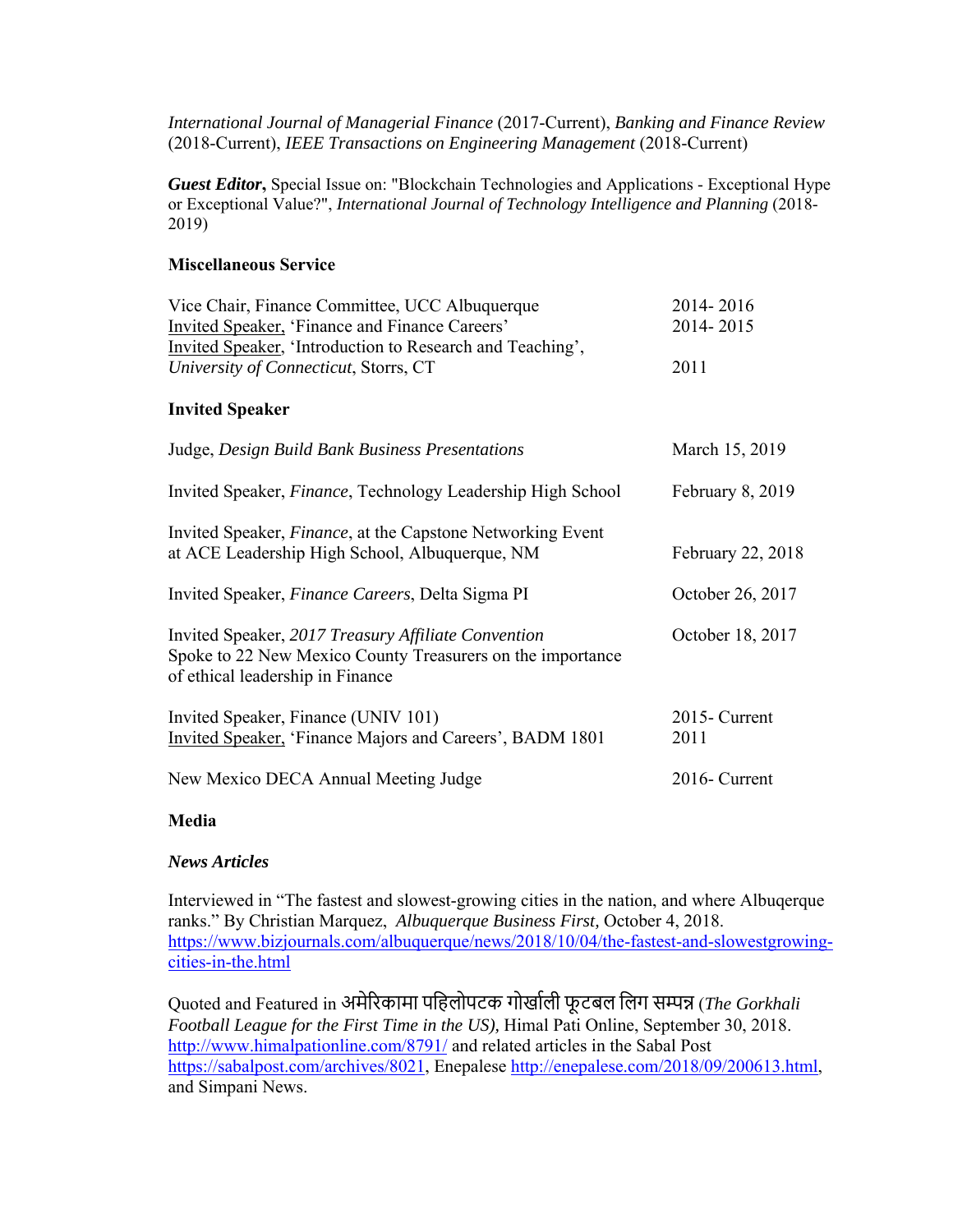Interviewed as Personal Finance Expert in "15+ Instant Approval Credit Cards", by *WalletHub*, August 3, 2018. https://wallethub.com/credit-cards/instant-approval/#expert=Reilly\_S.\_White

Interviewed in "Technology drives expansion of 'collaborative consumption" by Rosalie Rayburn, *The Albuquerque Journal,* May 6, 2018 https://www.abqjournal.com/1167741/trust-economy.html

Quoted and Featured in "Farm Credit of New Mexico Endowment Benefits Anderson Students", *UNM Anderson Press Release*, February 23, 2018. https://www.mgt.unm.edu/news/details.asp?PR=750

Interviewed as a Personal Finance Expert in "What's the best way to save on dining in Restaurants" by *WalletHub*, December 23, 2017. https://wallethub.com/edu/how-to-buildcredit/20579/#reilly-s-white

Featured in Faculty Recognition "Reilly White", *UNM Anderson Newsroom.* 

Interviewed in "Hurricane Irma devastates citrus and pecan crops across US East Coast," *Fresh Plaza,* September 18, 2017. https://www.freshplaza.com/article/2181635/hurricaneirma-devastates-citrus-and-pecan-crops-across-us-east-coast/

Interviewed as a Personal Finance Expert in "What is a Good Credit Score" by John S. Kiernan, *WalletHub*, October 5, 2017. https://wallethub.com/edu/how-to-buildcredit/20579/#reilly-s-white

Interviewed as a Personal Finance Expert in "How to Build Credit in 8 Simple Steps / Ask the Experts: The Building Blocks of Building Credit" by John S. Kiernan, *WalletHub*, May 22, 2017. https://wallethub.com/edu/how-to-build-credit/20579/#reilly-s-white

Featured in "Anderson School finance students access Bloomberg Terminal" UNM Newsroom. https://news.unm.edu/news/anderson-school-finance-students-access-bloombergterminal. May 18, 2017.

Featured in "UNM gets access to \$24,000 financial tool" *Albuquerque Business First*. https://www.bizjournals.com/albuquerque/news/2017/05/15/unm-gets-access-to-24-000 financial-tool.html. May 15, 2017.

Featured in "NM banker turned professor: The best bankers have empathy. Yes, empathy." By Joe Cardillo, *Albuquerque Business First,* April 25, 2016.

Quoted in "Here's how much PNM paid top executives in 2015" by Joe Cardillo, *Albuquerque Business First,* April 6, 2016.

Quoted in "City Governments Reignite Debate Over Public Banks" by Kristin Broughton, *American Banker*, February 12, 2015.

# *Television*